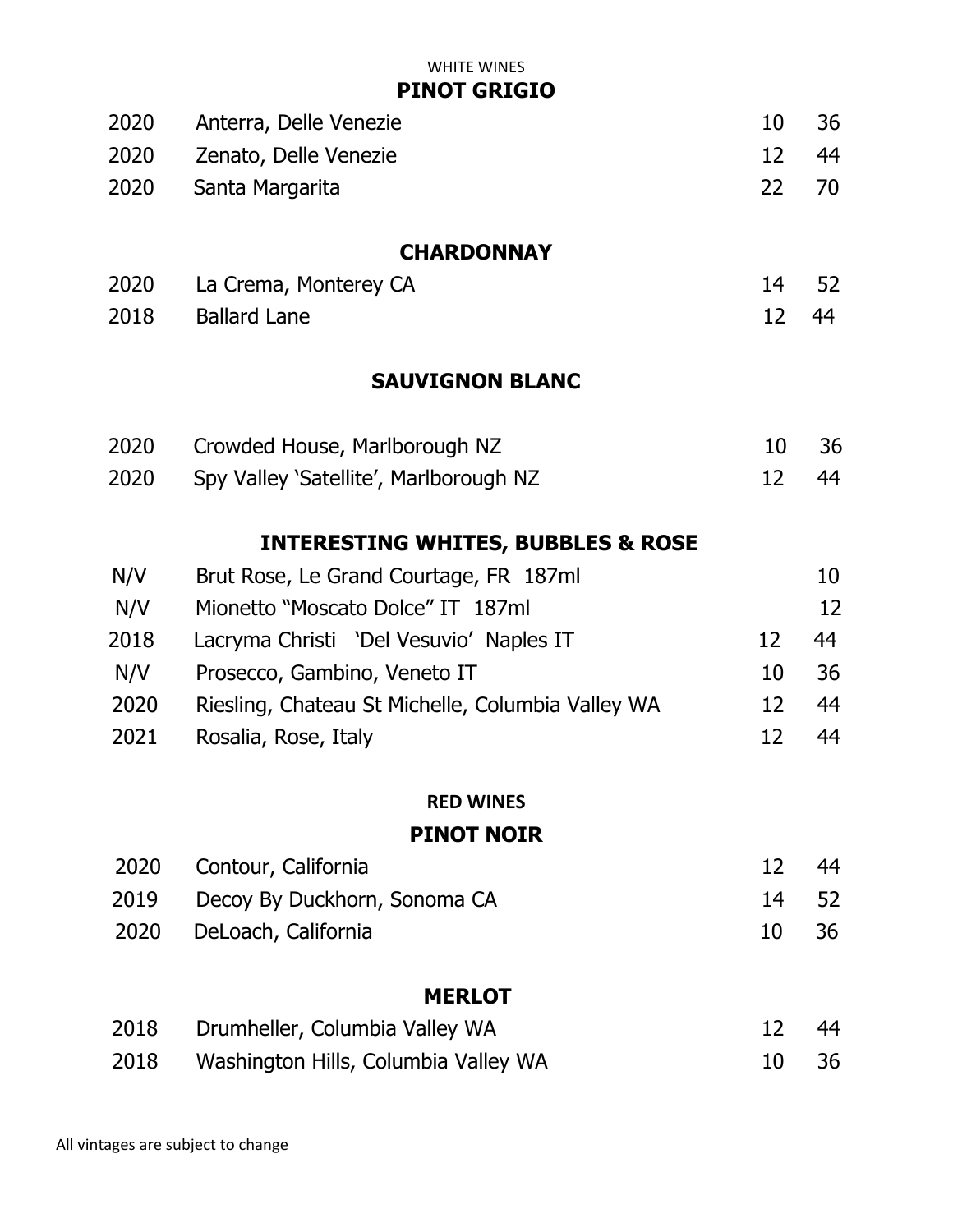### **CABERNET SAUVIGNON**

| 2020 | Austin Hope "Paso Robles"          | -32 I | 120 |
|------|------------------------------------|-------|-----|
| 2019 | Cartlidge & Brown, California      | 12    | 44  |
| 2017 | Jordan Vineyards, Alexander Valley | 28    | 105 |
| 2018 | Justin, Paso Robles CA             | 18    | -65 |
| 2019 | Silver Palm, North Coast CA        | 14    | -54 |

#### **INTRIGUING REDS**

| 2019 | Chianti D.O.C.G., Castello Querceto, Tuscany IT |       | 44 |
|------|-------------------------------------------------|-------|----|
| 2018 | Malbec, Catena, Argentina                       | 12    | 44 |
| 2019 | Nero D'Avola 'Gorghi Tondi" Sicilia IT          | 14 54 |    |
| 2019 | Rosso Tuscan, Carpineto 'Dogajolo', Tuscany IT  | 12.   | 44 |
| 2019 | Zinfandel, Gnarly Head, California              | 17    | 44 |

### **HALF BOTTLES**

| 2016         | Barolo, Damilano, Piedmont                                                                  | 45       |
|--------------|---------------------------------------------------------------------------------------------|----------|
| 2016         | Brunello Di Montalcino, Campogiovanni                                                       | 60       |
| 2016<br>2017 | Cabernet Sauvignon, Grgich Hills, Napa<br>Chianti Classico Reserva, Ruffino Ducale, Tuscany | 85<br>28 |
| 2018         | Cotes Du Rhone, France                                                                      | 25       |
| 2018         | Mt Veeder, Cabernet Sauvignon, Napa                                                         | 50       |
| 2020         | Rombauer, Chardonnay, Napa                                                                  | 45       |
| 2019         | Stags Leap "Artemis", Napa                                                                  | 75       |
| 2019         | The Prisoner, Red Blend, Napa,                                                              | 55       |
|              |                                                                                             |          |

### **SPARKLING**

| <b>NV</b> | J Vineyard Brut, Sonoma                  | 55  |
|-----------|------------------------------------------|-----|
| 2012      | Perrier Jouet Bella Epoque,              | 300 |
| <b>NV</b> | Tattinger "Brut La Francaise", Champagne | 95  |
| <b>NV</b> | Nicolas Feuillatte Brut, Champagne       | 100 |
| 2015      | Veuve Clicquot Rose, Champagne           | 175 |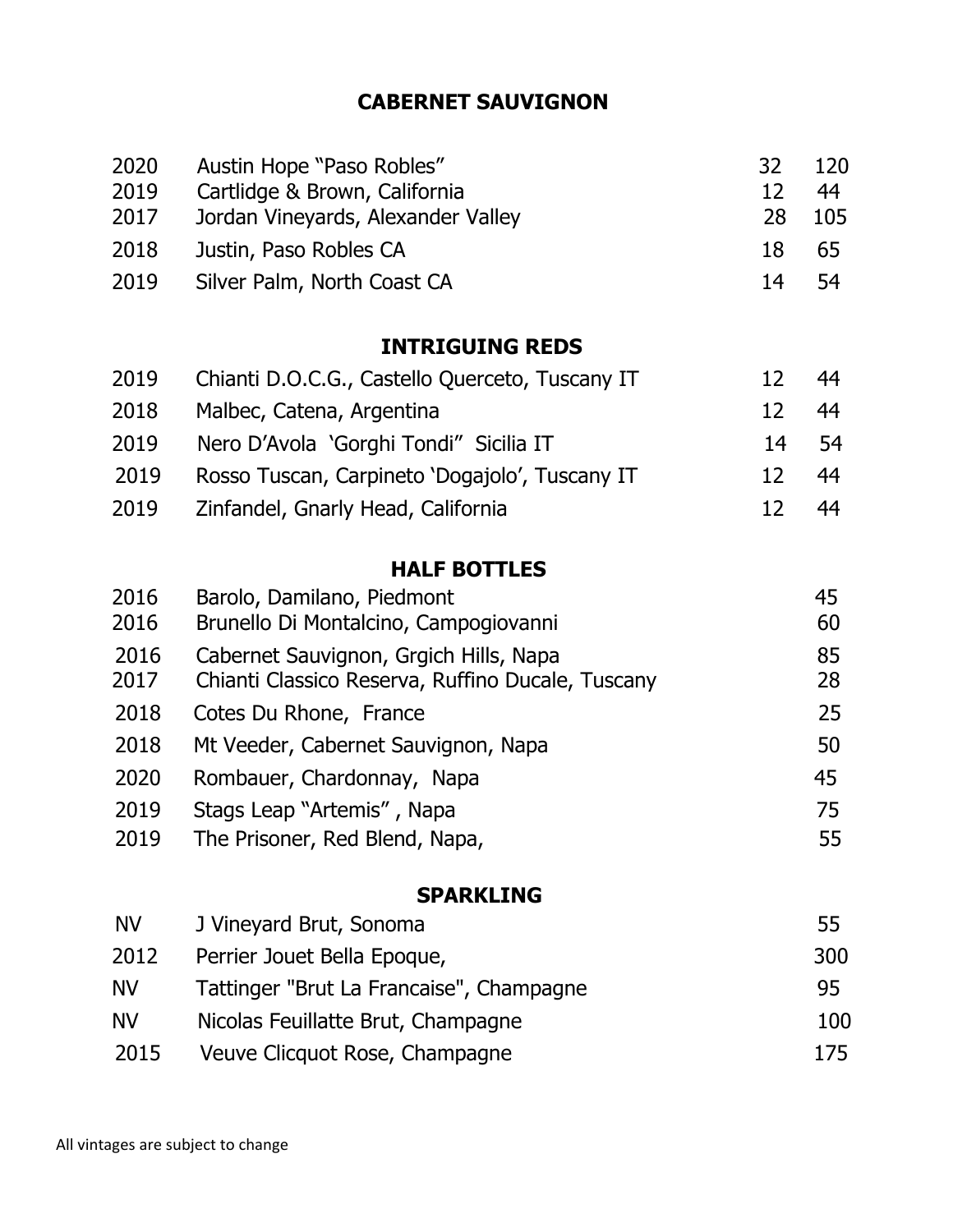# **WHITE**

### **CHARDONNAY**

| 2016 | Beringer, "Private Reserve", Napa        | 75  |
|------|------------------------------------------|-----|
| 2018 | Cakebread, Napa                          | 68  |
| 2012 | Chateau Montelena, Napa                  | 95  |
| 2012 | Far Niente, Napa                         | 100 |
| 2017 | Flowers, Sonoma                          | 95  |
| 2015 | Hess, "Shirttail", Monterey              | 35  |
| 2017 | J. Phelps, "Freestone", Sonoma           | 65  |
| 2016 | Jordan Vineyard, Russian River           | 55  |
| 2017 | Kim Crawford, "Un-Oaked", New Zealand    | 45  |
| 2016 | Neyers Vineyards, Carneros               | 55  |
| 2017 | Miner, Napa                              | 60  |
| 2016 | Plumpjack "Reserve"                      | 85  |
| 2014 | Rutherford Ranch, Napa                   | 55  |
| 2017 | The Arsonist, Dunnigan Hills, California | 50  |

### **SAUVIGNON BLANC**

| 2017 | Cakebread, Napa            | 45 |
|------|----------------------------|----|
| 2018 | Cloudy Bay, Marlborough NZ | 55 |
| 2018 | Groth, Oakville            | 45 |
| 2017 | Hall, Napa                 | 60 |
| 2019 | Pascal Jolivet, Sancerre   | 55 |
| 2018 | Merry Edwards, Napa        | 80 |

### **PINOT GRIGIO / PINOT GRIS**

| 2017 | Jermann, Pinot Grigio, Italy   | 50 |
|------|--------------------------------|----|
| 2017 | King Estate, Willamette Valley | 40 |
| 2017 | Livio Felluga, Italy           | 45 |
| 2017 | Terlan, Tradition              | 40 |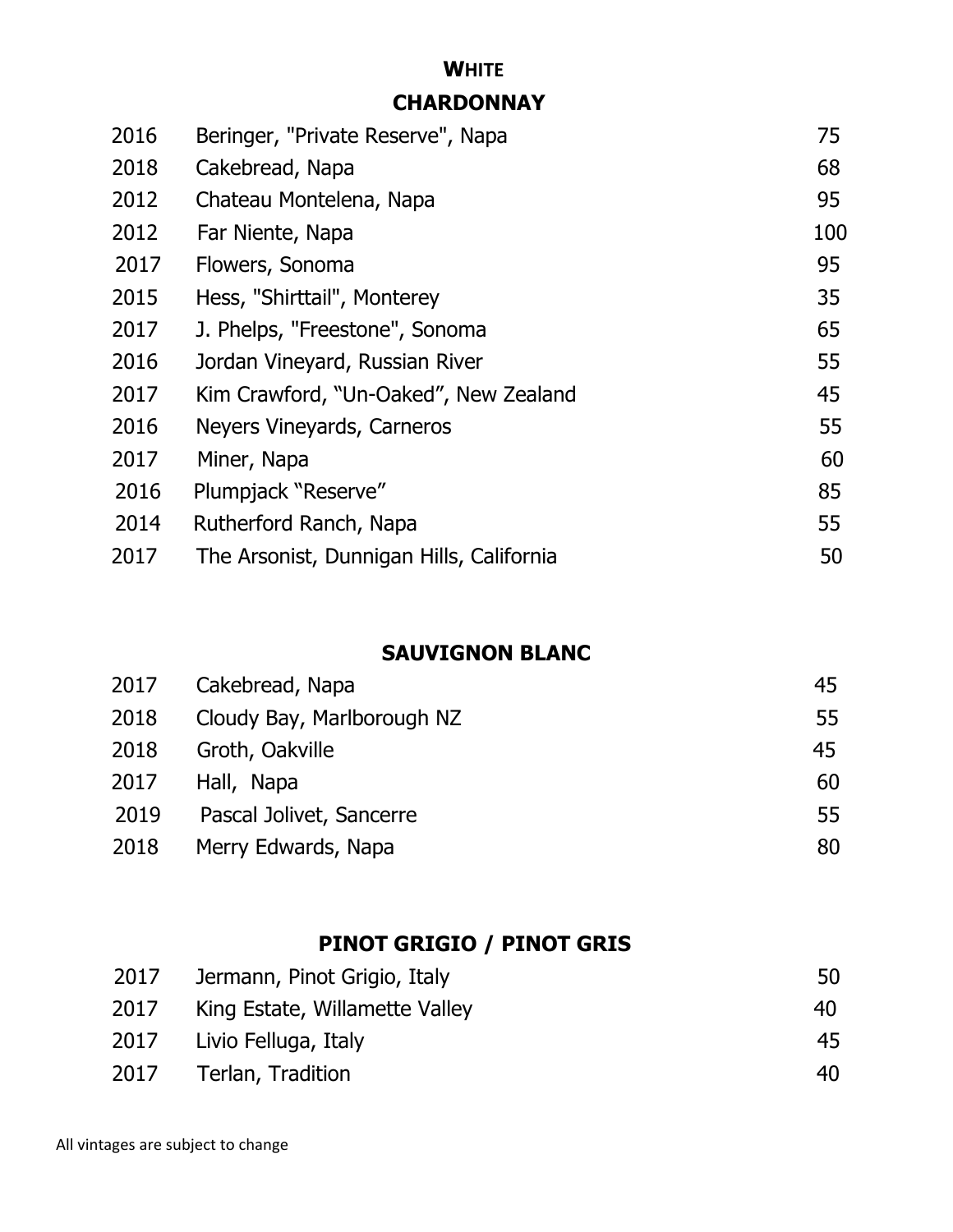### **CABERNET SAUVIGNON**

**RED** 

| 2020 | Austin Hope "Paso Robles"              | 120 |
|------|----------------------------------------|-----|
| 2015 | Beringer, "Private Reserve", Napa      | 240 |
| 2015 | Buccella, Napa                         | 300 |
| 2017 | Cade, Estate, Howell Mountain, Napa    | 195 |
| 2019 | Caymus, Napa                           | 160 |
| 2019 | Caymus "Special Select" Napa           | 400 |
| 2018 | Charles Krug, Napa                     | 65  |
| 2016 | Chateau Montelena, "Estate", Napa      | 250 |
| 2018 | Chimney Rock, Stag's Leap, Napa        | 160 |
| 2018 | Darioush, "Caravan", Napa              | 90  |
| 2018 | Darioush, Napa                         | 185 |
| 2016 | Emblem by Michael Mondavi, Napa        | 70  |
| 2018 | Far Niente, Napa                       | 225 |
| 2018 | Faust By Quintessa, Napa               | 110 |
| 2017 | Grgich Hills "Estate", Napa            | 160 |
| 2017 | Groth, Napa                            | 125 |
| 2018 | Hall, Napa                             | 110 |
| 2017 | Heitz Cellars, Napa                    | 120 |
| 2016 | Hewitt, Rutherford                     | 155 |
| 2017 | Jordan Vineyards, Alexander Valley     | 105 |
| 2019 | Joseph Phelps, Napa                    | 150 |
| 2017 | Kathryn Hall, Napa                     | 300 |
| 2017 | Kenwood 'Jack London Vineyard', Sonoma | 75  |
| 2016 | Mica by Bucella, Napa                  | 190 |
| 2014 | Mondavi Reserve, Napa                  | 225 |
| 2019 | Mount Veeder, Napa                     | 90  |
| 2016 | Obsidian Ridge "Estate", Lake County   | 75  |
| N/V  | Overture by "Opus One"                 | 250 |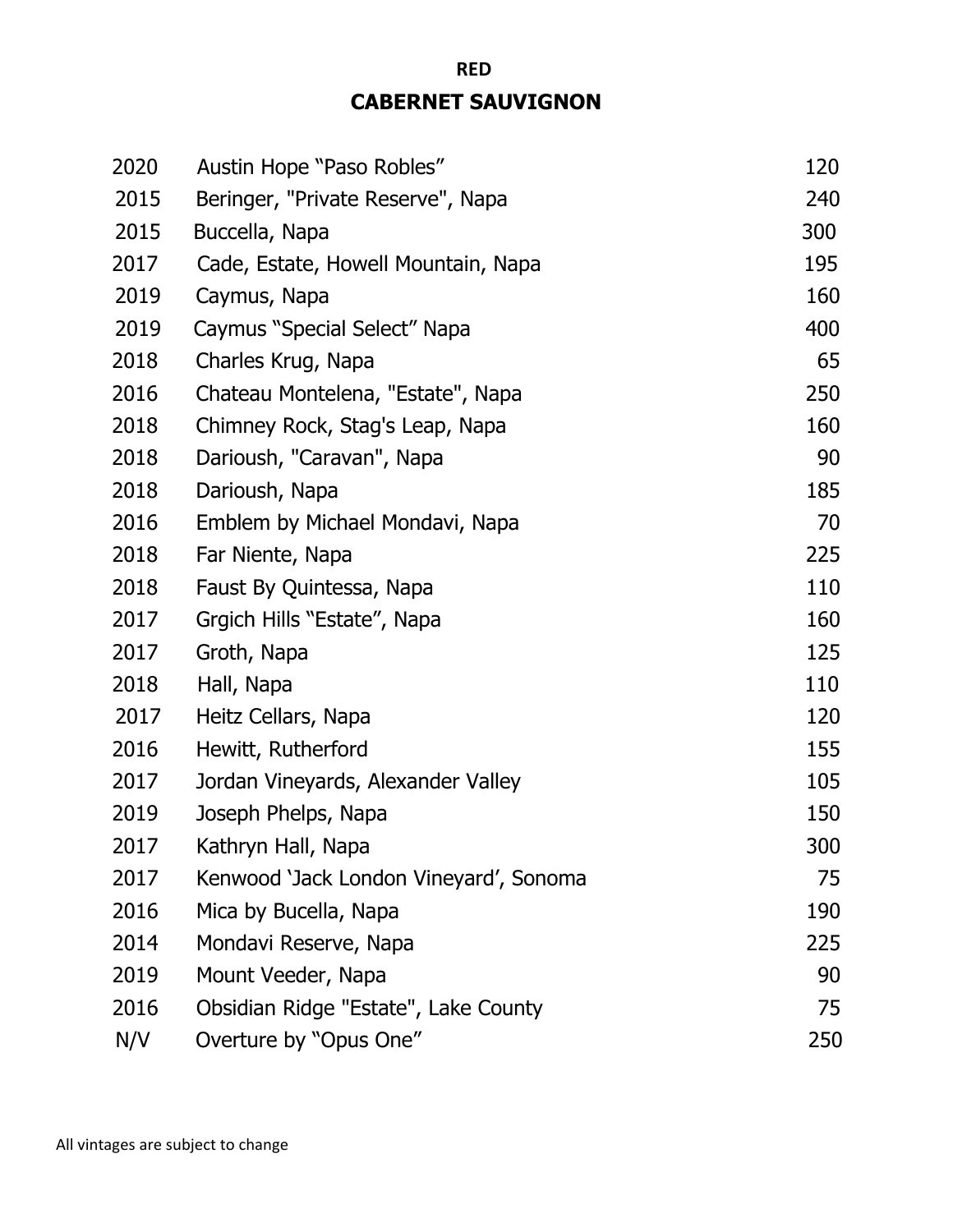## **CABERNET SAUVIGNON (Continued)**

| 2018 | Plumpjack, Napa                              | 280 |
|------|----------------------------------------------|-----|
| 2018 | Pride Mountain Vineyards, "Spring Mountain " | 125 |
| 2019 | Prisoner,                                    | 90  |
| 2015 | Ramey Wine Cellars, Napa                     | 105 |
| 2017 | Silver Oak, Alexander Valley                 | 165 |
| 2017 | Simi, Landslide, Alexander Valley            | 60  |
| 2017 | Stag's Leap Wine Cellars, "Artemis", Napa    | 145 |
| 2017 | Stag's Leap Wine Cellars, "Sly", Napa        | 300 |
| 2017 | Stonestreet, Sonoma                          | 75  |
| 2017 | The Mascot by Harlan Estate, Napa            | 280 |

#### **MERLOT**

| 2016 | Cakebread, Napa                | 85  |
|------|--------------------------------|-----|
| 2018 | Duckhorn, Napa                 | 105 |
| 2014 | Emmolo by Caymus, Napa         | 130 |
| 2014 | Newton, "Un-Filtered", Napa    | 115 |
| 2018 | PlumpJack, Napa                | 120 |
| 2016 | Pride Mountain Vineyards, Napa | 110 |

### **MERITAGE**

| 2015 | Beringer, "Quantum", Napa                 | 120 |
|------|-------------------------------------------|-----|
| 2016 | Blackbird Vineyards 'Arise', Napa         | 100 |
| 2018 | Estancia Meritage, "Reserve", Paso Robles | 65  |
| 2014 | Ferrari - Carano 'Tresor', Sonoma         | 95  |
| 2009 | Martin Ray, "Synthesis", Napa             | 120 |
| 2016 | Newton Claret, Sonoma                     | 60  |
| 2018 | Opus One, Napa                            | 525 |
| 2018 | Phelps, "Insignia", Napa                  | 450 |
| 2014 | Quintessa, Napa                           | 290 |
| 2016 | Ridge Lytton Springs, Sonoma              | 105 |
|      |                                           |     |

All vintages are subject to change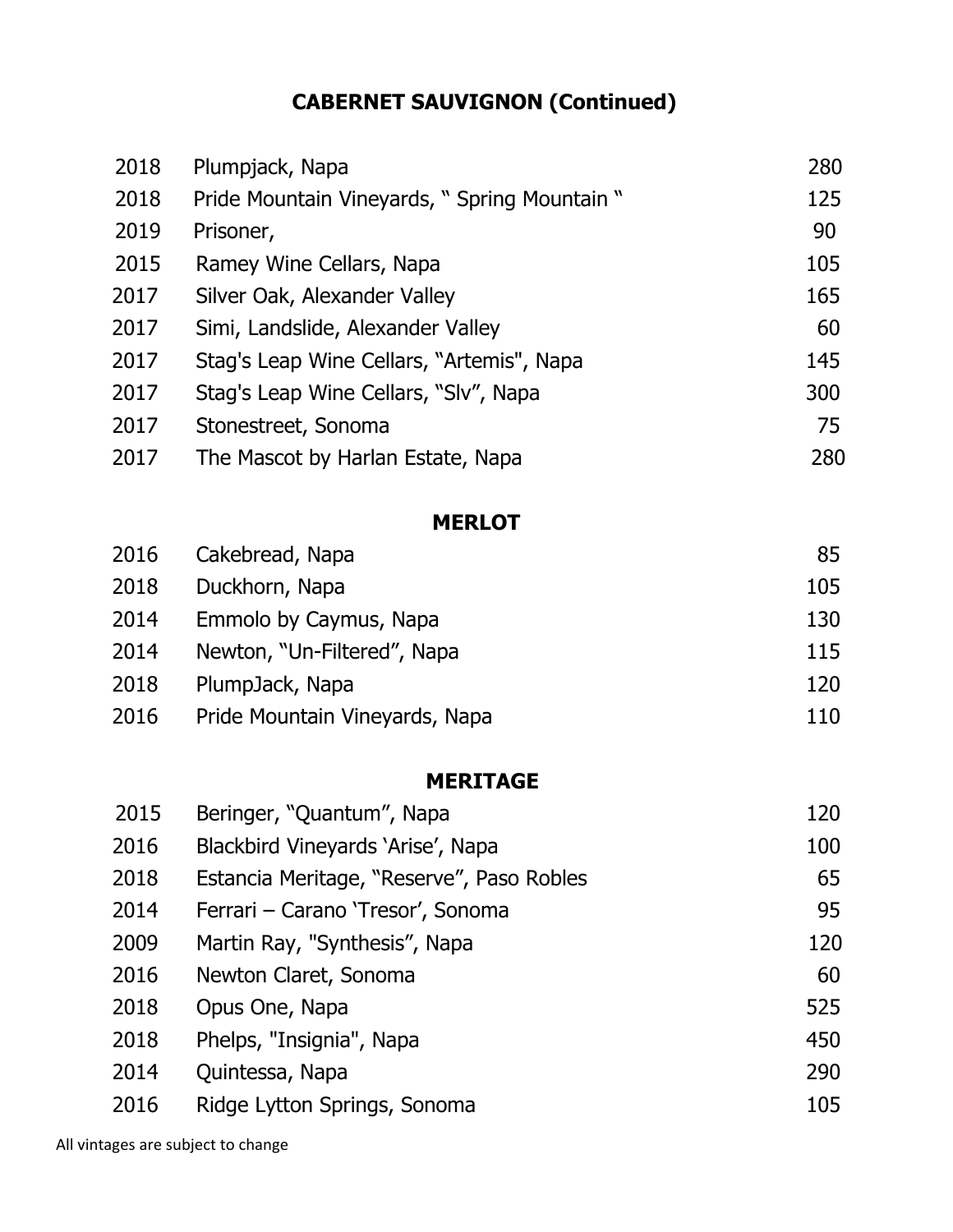### **PINOT NOIR**

| 2018 | Argyle, "Reserve", Willamette Valley                 | 65  |
|------|------------------------------------------------------|-----|
| 2017 | Cherry Pie 'Stanley Ranch', Carneros, CA             | 75  |
| 2017 | Colene Clemens Vineyards, "Margo" Chehalem Mtns, OR, | 85  |
| 2018 | Domaine Carneros, Carneros, CA                       | 60  |
| 2018 | Emeritus, Russian River                              | 65  |
| 2019 | Enroute by Far Niente, Russian River                 | 120 |
| 2018 | Erath, "Resplendent" OR,                             | 45  |
| 2019 | Flowers, Sonoma                                      | 125 |
| 2017 | Foley, Santa Rita Hills                              | 65  |
| 2017 | Freestone by Joseph Phelps, Sonoma Coast             | 100 |
| 2017 | King Estates, OR,                                    | 45  |
| 2016 | Macrostie, Sonoma Coast                              | 50  |
| 2018 | Meiomi, California                                   | 55  |
| 2016 | Patz & Hall, Sonoma Coast                            | 85  |
| 2018 | Sonoma-Cutrer, Russian River                         | 65  |
|      |                                                      |     |
|      | <b>MALBEC</b>                                        |     |
| 2019 | Achaval-Ferrer, Mendoza                              | 45  |
| 2017 | Dona Paula Estate, Argentina                         | 38  |
|      |                                                      |     |

### **SHIRAZ**

| 2015 | John Duval "Entity', Barossa Australia       | 65 |
|------|----------------------------------------------|----|
| 2018 | Penfolds " Bin 28 "                          | 55 |
| 2015 | The Footbolt, "McLaren Vale", Australia      | 40 |
| 2016 | Two Hands, 'Gnarly Dudes' Barossa, Australia | 70 |

### **SYRAH/PETITE SYRAH**

| 2013 | Donelan, Kobler Family, Russian River |    |
|------|---------------------------------------|----|
|      | 2014 Stag's Leap Winery, Napa         | 85 |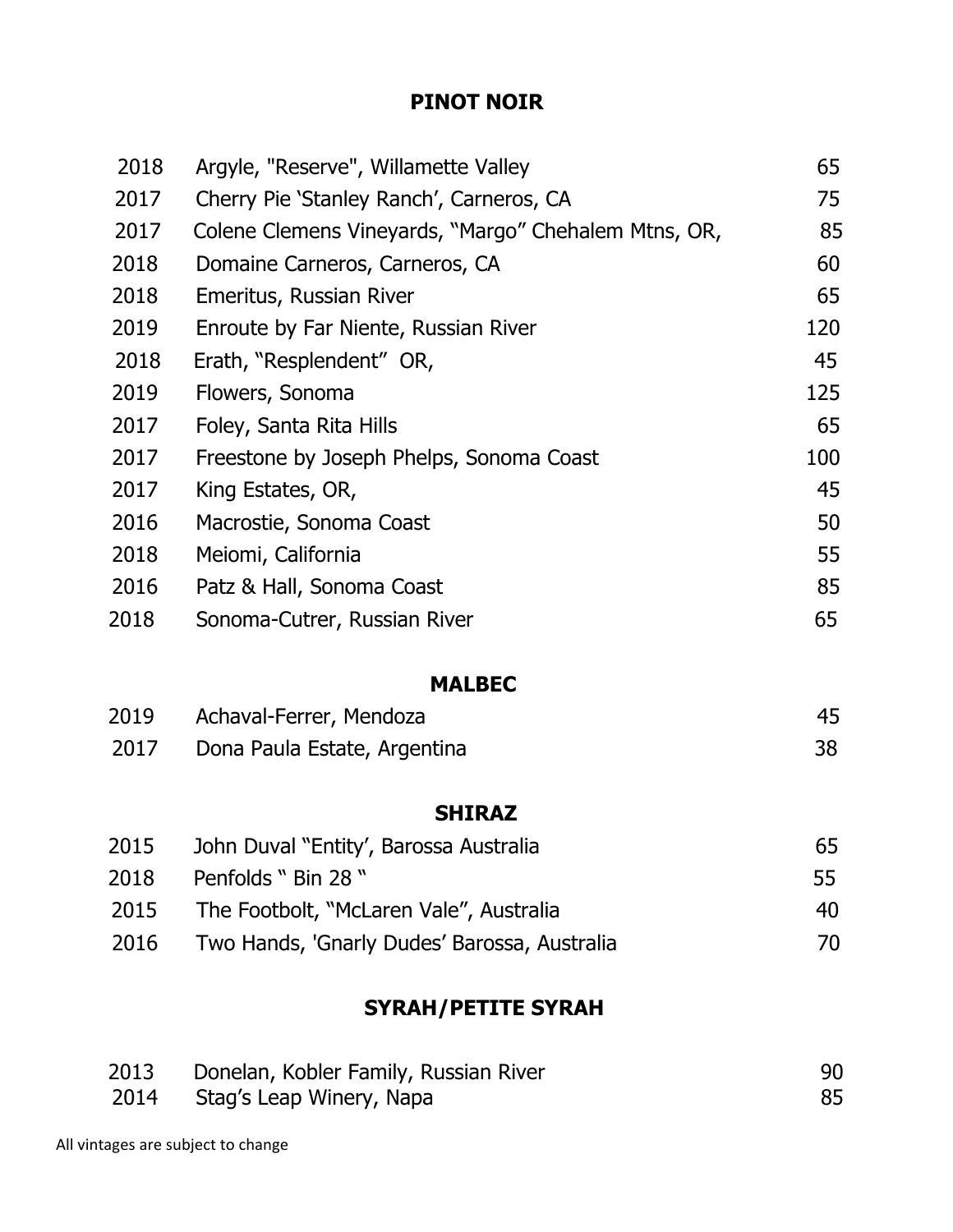### **AMERICAN BLENDS**

| 2011 | Merriam Vineyards, Dry Creek |    |
|------|------------------------------|----|
|      | 2019 The Prisoner, Napa      | 95 |
|      | 2014 Rowen, Sonoma           | 90 |

### **ZINFANDEL**

| 2017 Klinker Brick "Old Ghost"    |  |
|-----------------------------------|--|
| Renwood, "Old Vines", Amador 2014 |  |

### **ITALIAN TUSCANY**

| 2016 | Brunello Di Montalcino, Fattoria Dei Barbi              | 120 |
|------|---------------------------------------------------------|-----|
| 2016 | Brunello Di Montalcino, Il Palazzone                    | 135 |
| 2019 | Ca'marcanda By Gaja, "Magari", Tuscany                  | 145 |
| 2017 | Ca'marcanda By Gaja, "Promis", Tuscany                  | 100 |
| 2016 | Castello Banfi, Brunello Di Montalcino, Tuscany         | 120 |
| 2019 | Le Serre Nuove "Ornellaia" Tuscany                      | 150 |
| 2017 | Ornellaia, Tuscany                                      | 350 |
| 2018 | Ruffino, Chianti Classico Riserva Ducale                | 55  |
| 2017 | Ruffino, Chianti Classico Riserva "Ducale Oro", Tuscany | 85  |
| 2016 | San Felice "Vigorello" Super Tuscan                     | 125 |
| 2018 | Antinori "Tignanello" Super Tuscan                      | 250 |